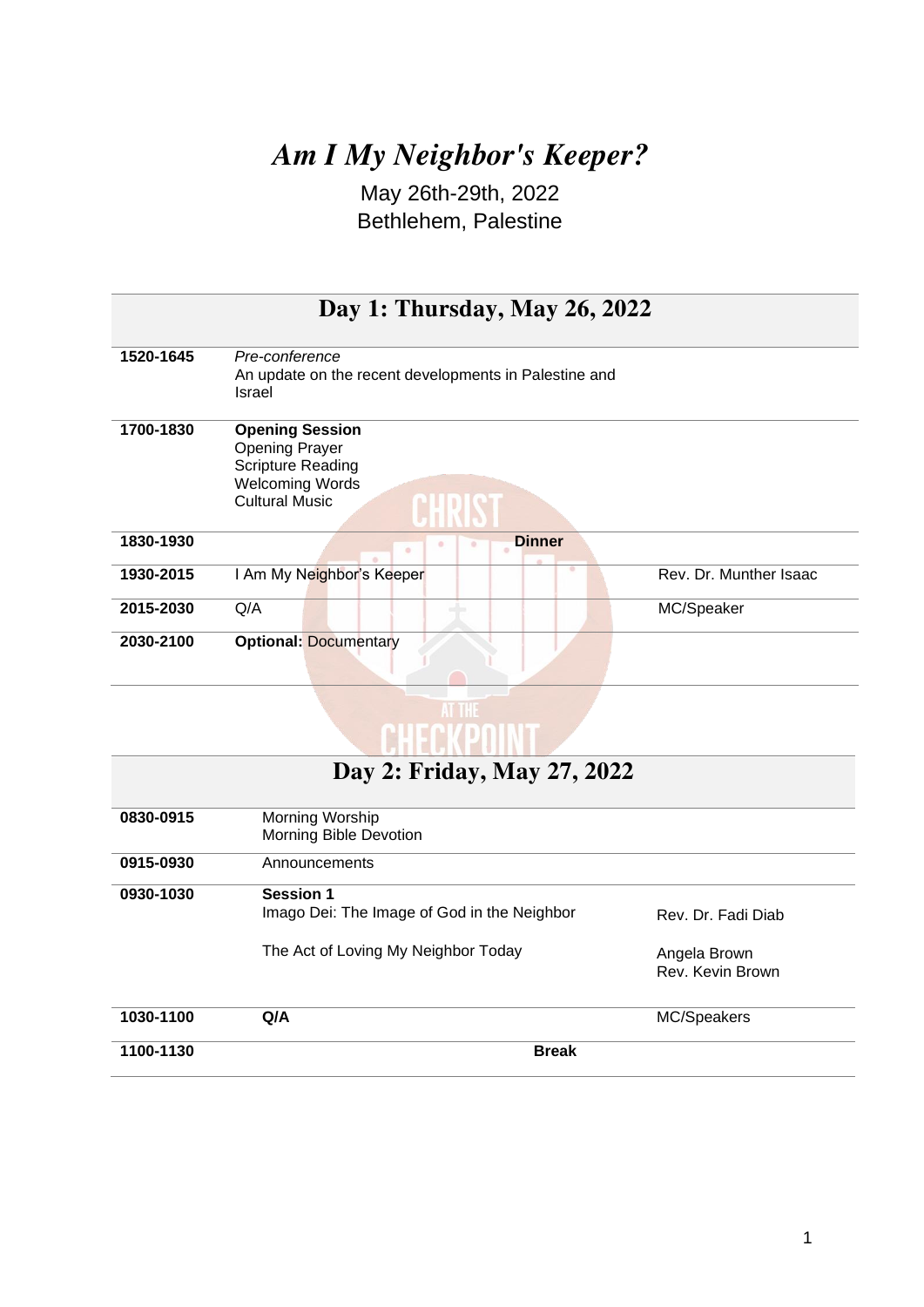| 1130-1230  | <b>Session 2</b>                                                     |                              |
|------------|----------------------------------------------------------------------|------------------------------|
|            | Am I My Sister's Keeper?                                             | Marah Sarji                  |
|            | COVID-19 and My Neighbor<br>Palestine and Israel during the Pandemic | Yara Borbara, M.D.           |
| 1230-1300  | Q/A                                                                  | MC/Speakers                  |
| 1300-1730  | <b>Field Trip</b><br>Silwan and Sheikh Jarrah                        | <b>Palestinian Activists</b> |
| 1800-1900  | <b>Dinner</b>                                                        |                              |
| 1900-1930  | Music                                                                | Nancy Mkaabal                |
| 1930-2030  | <b>Session 3</b><br>Challenging the Church in Times of Apartheid     | Rev. Frank Chikane           |
|            | God of the Uncivilized                                               | Yousef AlKhouri              |
| 2030-2100  | Q/A                                                                  | MC/Speakers                  |
| 2100-21300 | <b>Optional: Concert at Walled Off Hotel</b>                         |                              |
|            | $\circ$<br>٠<br>۰<br>$\alpha$<br>$\circ$                             |                              |

| Day 3: Saturday, May 28, 2022 |                                                                                           |                  |  |  |
|-------------------------------|-------------------------------------------------------------------------------------------|------------------|--|--|
| 0530-0630                     | <b>Checkpoint Visit</b>                                                                   | <b>EAPPI</b>     |  |  |
| 0830-0915                     | Morning Worship<br>Morning Bible Devotion                                                 |                  |  |  |
| 0915-0930                     | Announcements<br>$\sqrt{D}$                                                               |                  |  |  |
| 0930-1030                     | <b>Session 1</b><br>CATCYA: Response to Injustice in Our Land                             | Abeer Shehadeh   |  |  |
|                               | Subversive Social Ethics: Charity and Justice in Earliest<br><b>Christian Communities</b> | <b>Tony Deik</b> |  |  |
| 1030-1100                     | Q/A                                                                                       | MC/Speakers      |  |  |
| 1100-1130                     | <b>Break</b>                                                                              |                  |  |  |
| 1130-1230                     | <b>Session 2</b><br>Loving My Neighbor: Liberating them from Zionist<br>Supremacy         | John Munayer     |  |  |
|                               | Apartheid and Theology of Segregation                                                     | Rev. Moss Ntlha  |  |  |
| 1230-1300                     | Q/A                                                                                       | MC/Speakers      |  |  |
| 1300-1500                     | Political and Cultural Tour in Bethlehem                                                  | Saleem Anfous    |  |  |
|                               |                                                                                           |                  |  |  |